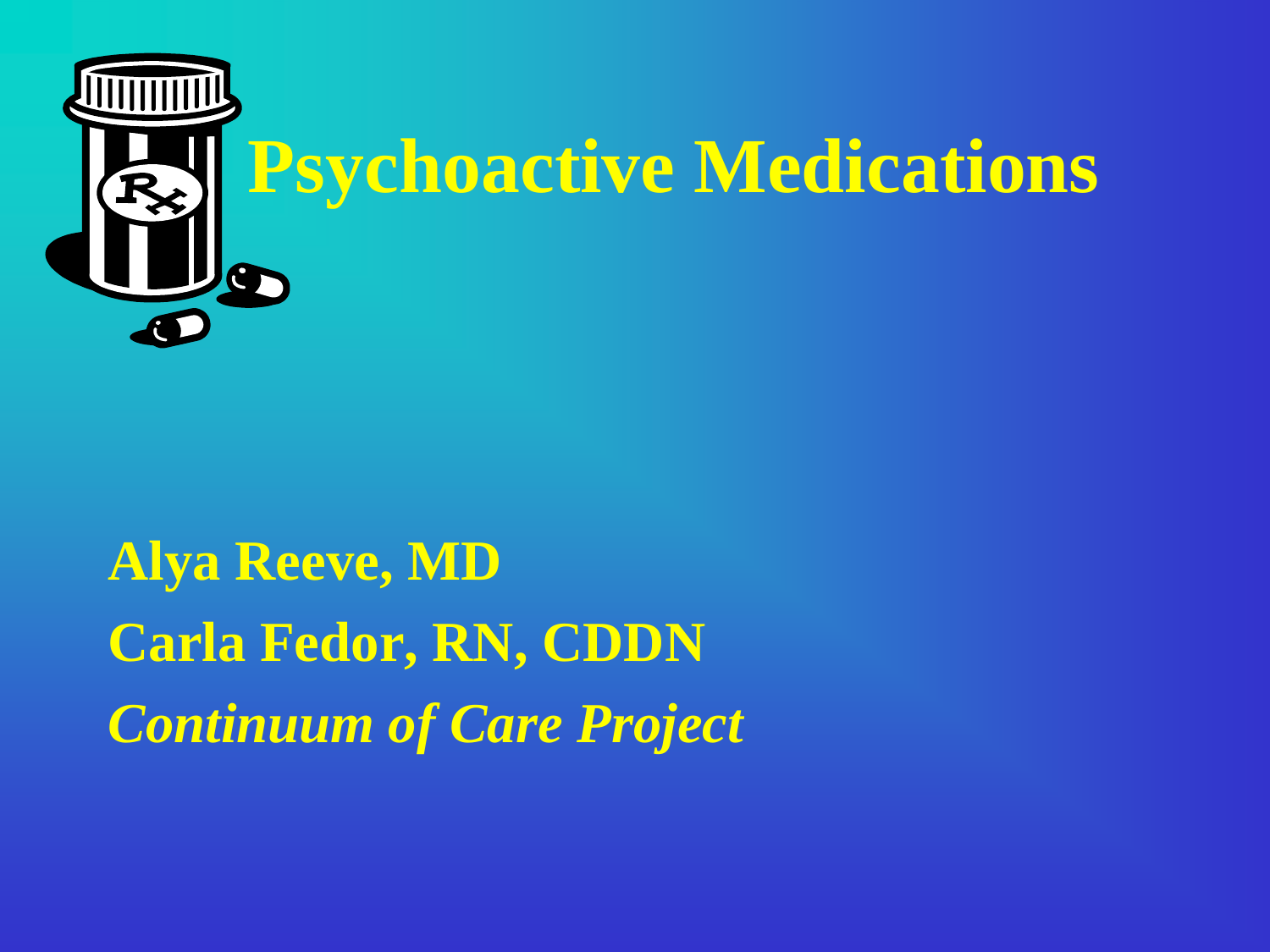### **PSYCHOACTIVE MEDICATIONS**

### **Definition:**

 **Any medication which has the capability to alter mood, anxiety, behavior or cognitive processes; usually denotes drugs used in the treatment of mental illness**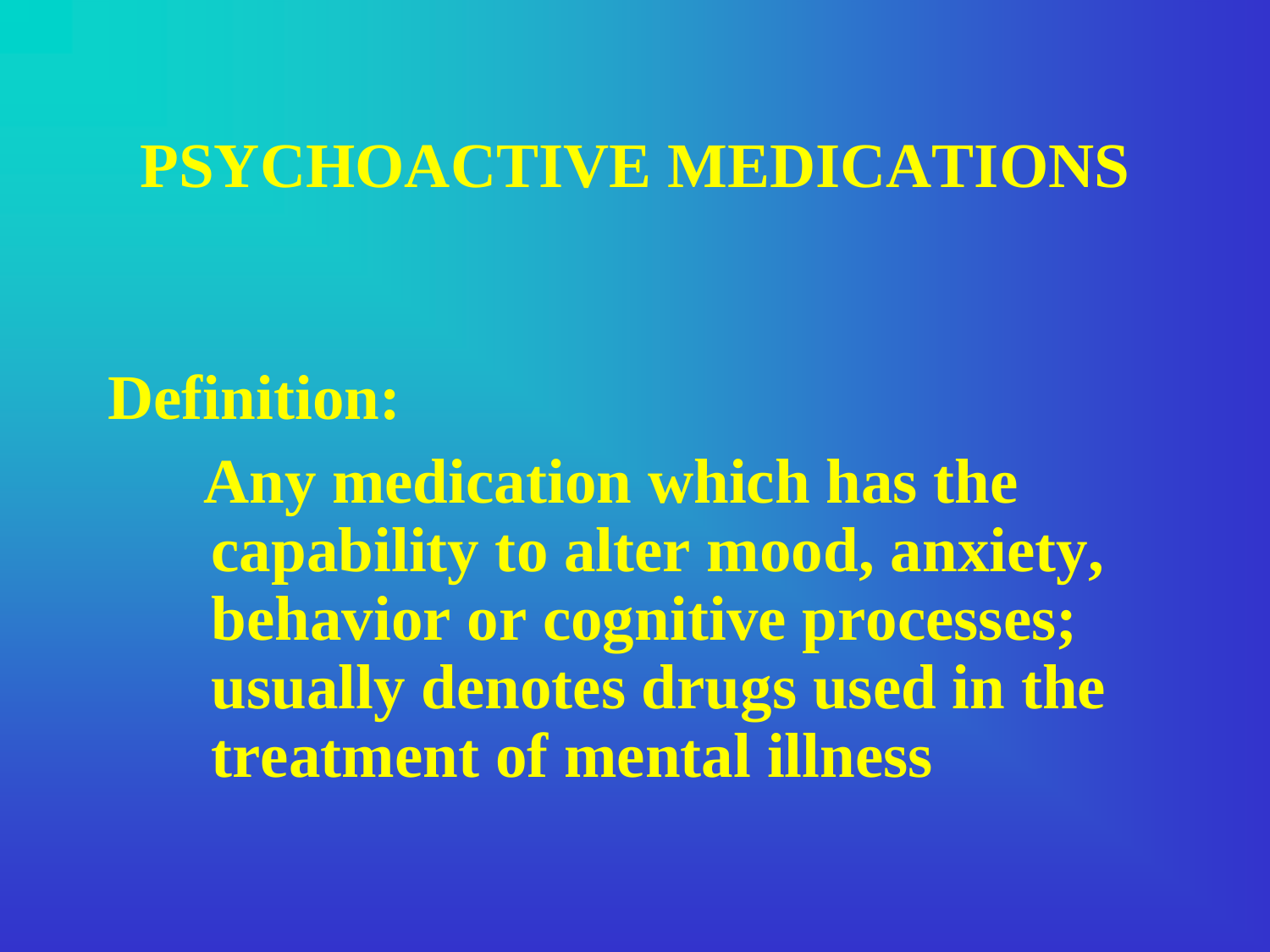## **Reasons for Prescribing**

### **Changing One's Internal Experience**

- **Improve performance**
- **Pleasure and relaxation**
- **Sleep**
- **To decrease worry**
- **Sadness**
- **Out of control**
- **Pain relief**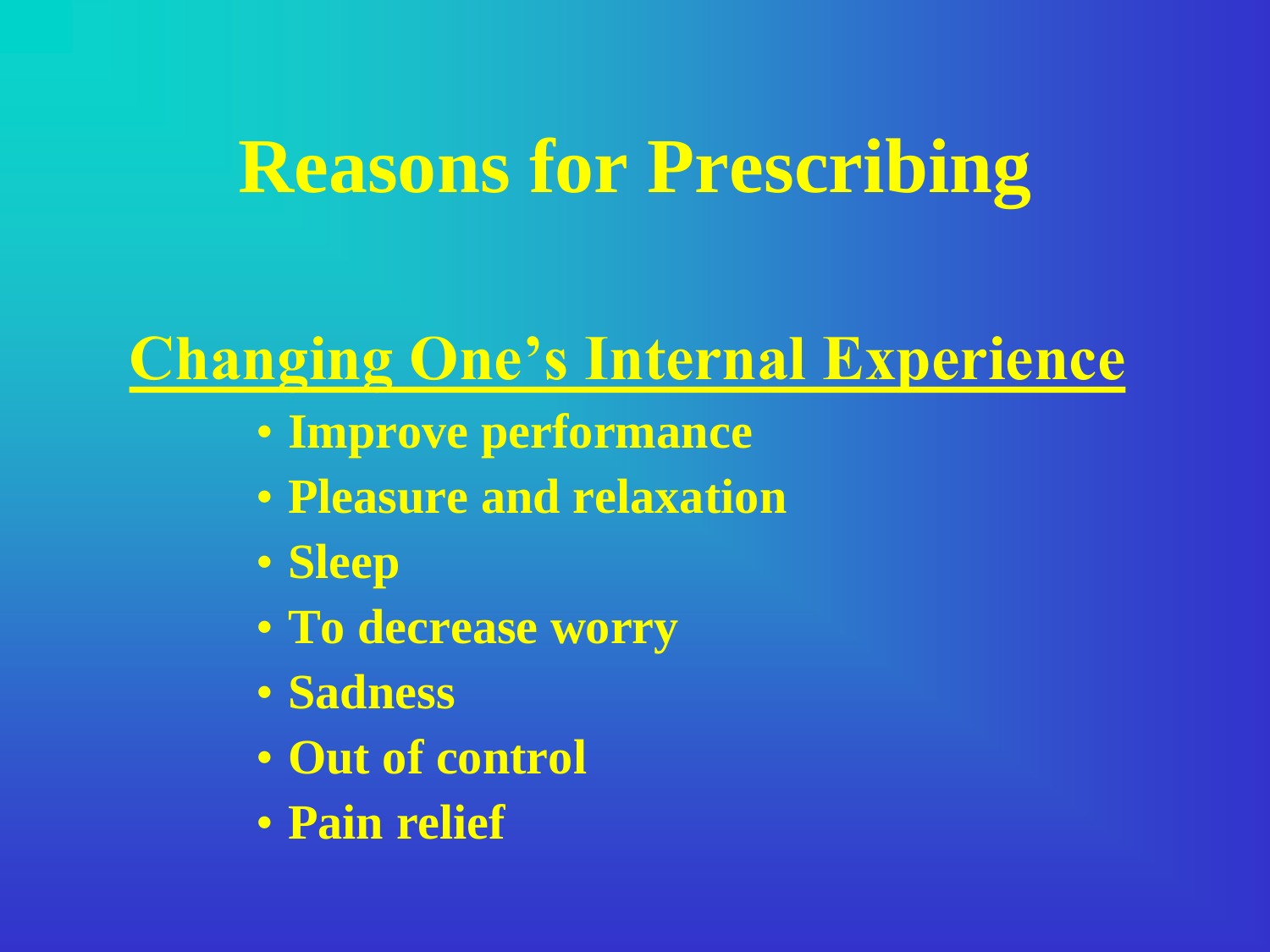# **OTC Psychoactive Medications**

- **Alcohol**
- **Nicotine**
- **Caffeine/No Doz**
- **Marijuana**
- **Antihistamines**
- **Cold Medications**
- **Diet Pills**
- **Tylenol/NSAIDS/Aspirin**
- **Codeine/Heroin**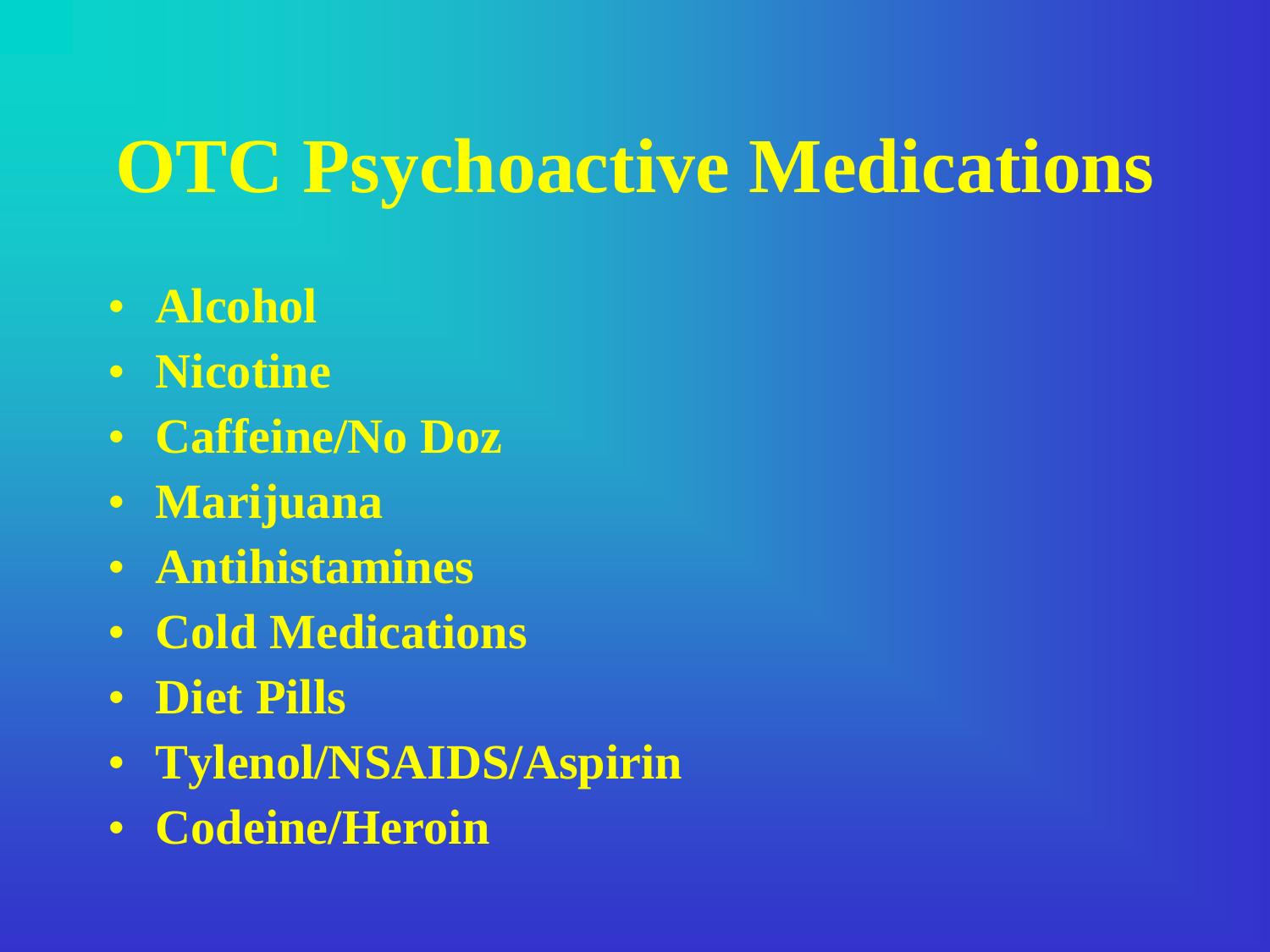### Antidepressants

• Selective Serotonin Reuptake Inhibitors (SSRI)

• Tricyclic antidepressants (TCA)

• Wellbutrin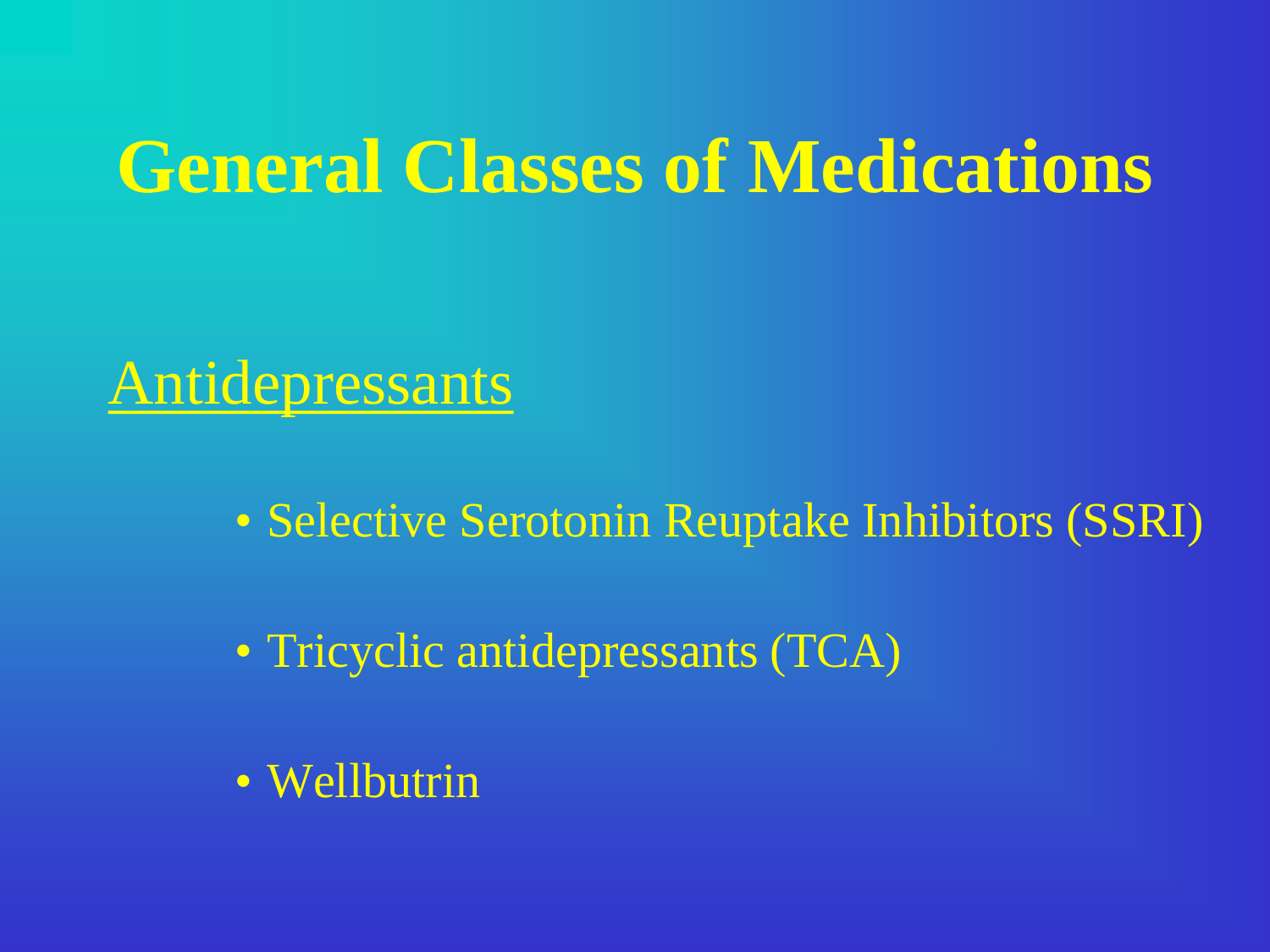### **Anti-anxiety**

- **Benzodiazepines**
- **Buspar**
- **Beta-blockers**
- **Tricyclic antidepressants**
- **Antiepileptic drugs**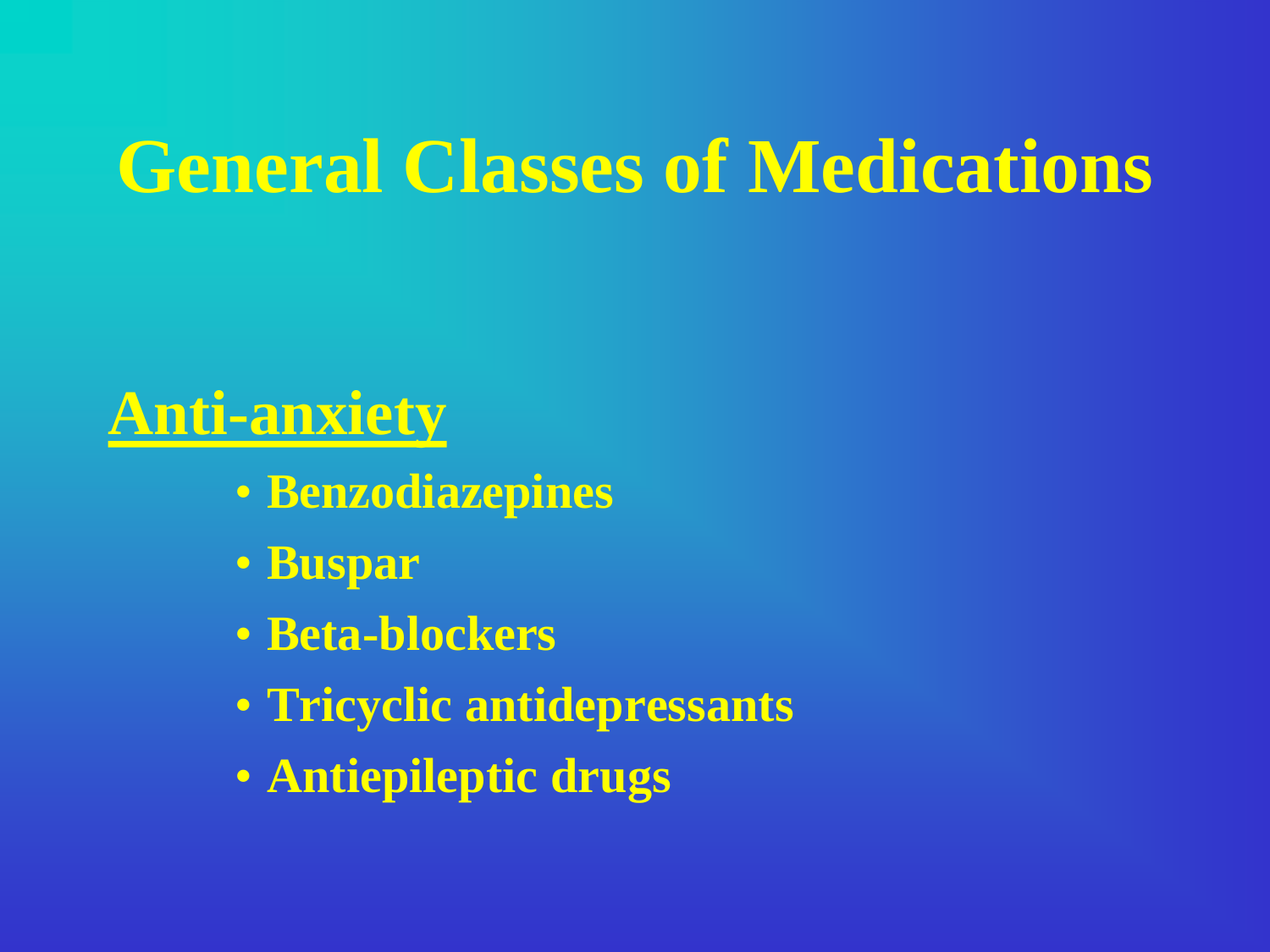#### **Mood Stabilizers**

• **Lithium**

• **Antiepileptic Drugs**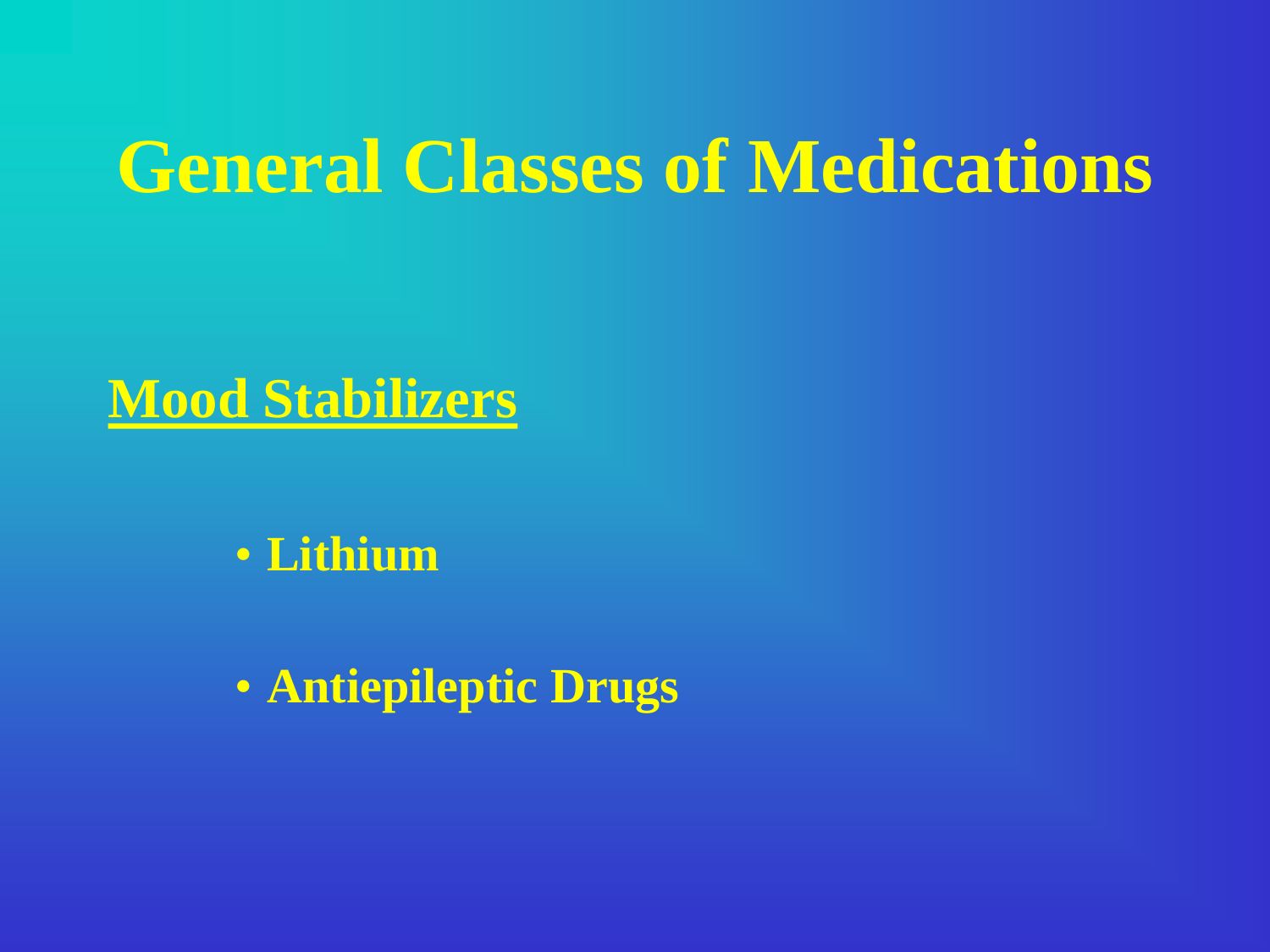### **Antipsychotics**

- **Zyprexa**
- **Risperidone**
- **Seroquel**
- **Geodon**
- **Haldol**
- **Mellaril/Thorazine**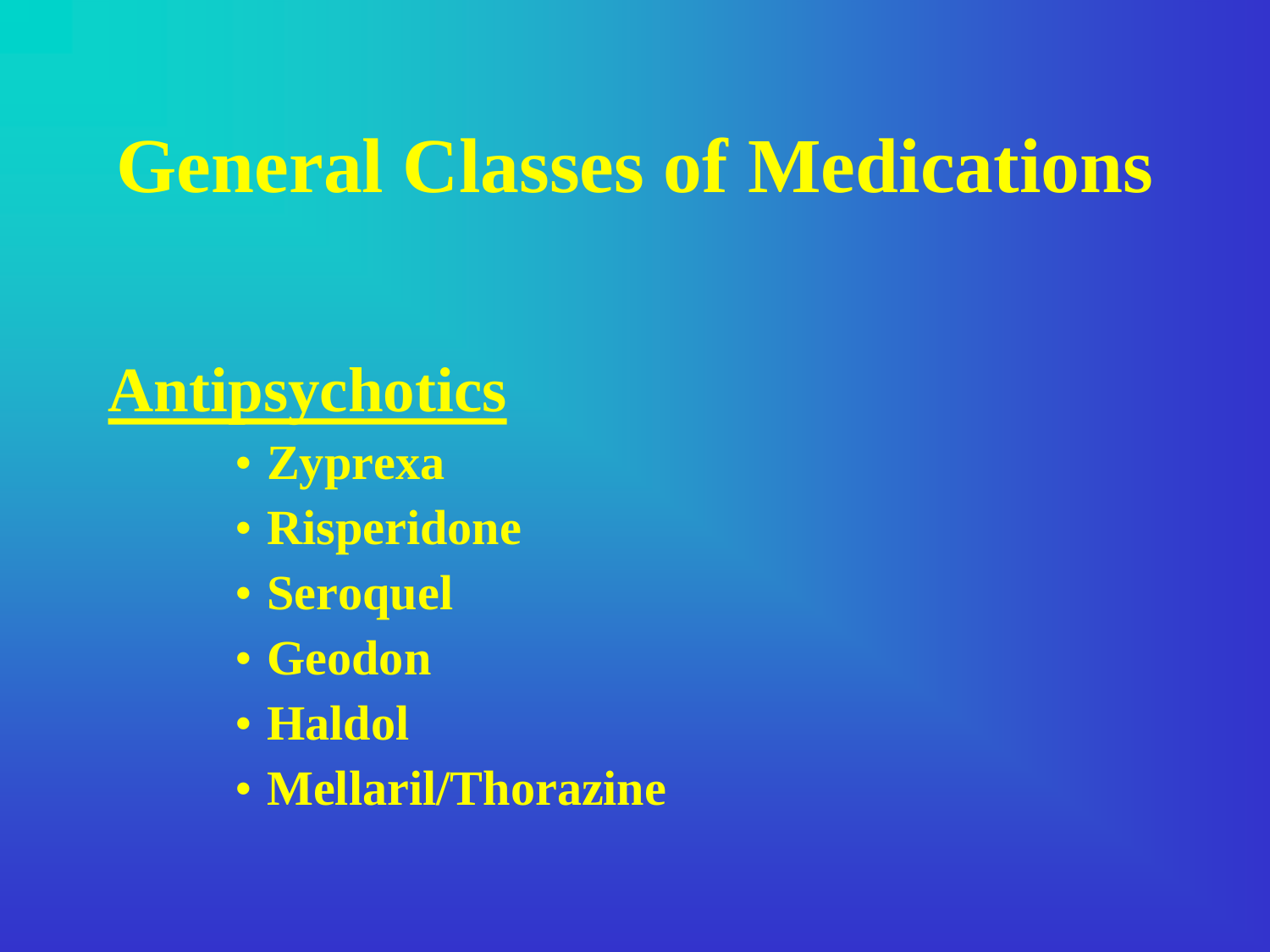### **Sedative – Hypnotics**

- **Restoril**
- **Ambien**
- **Trazodone**
- **Benadryl**
- **Chloral hydrate**
- **Ativan**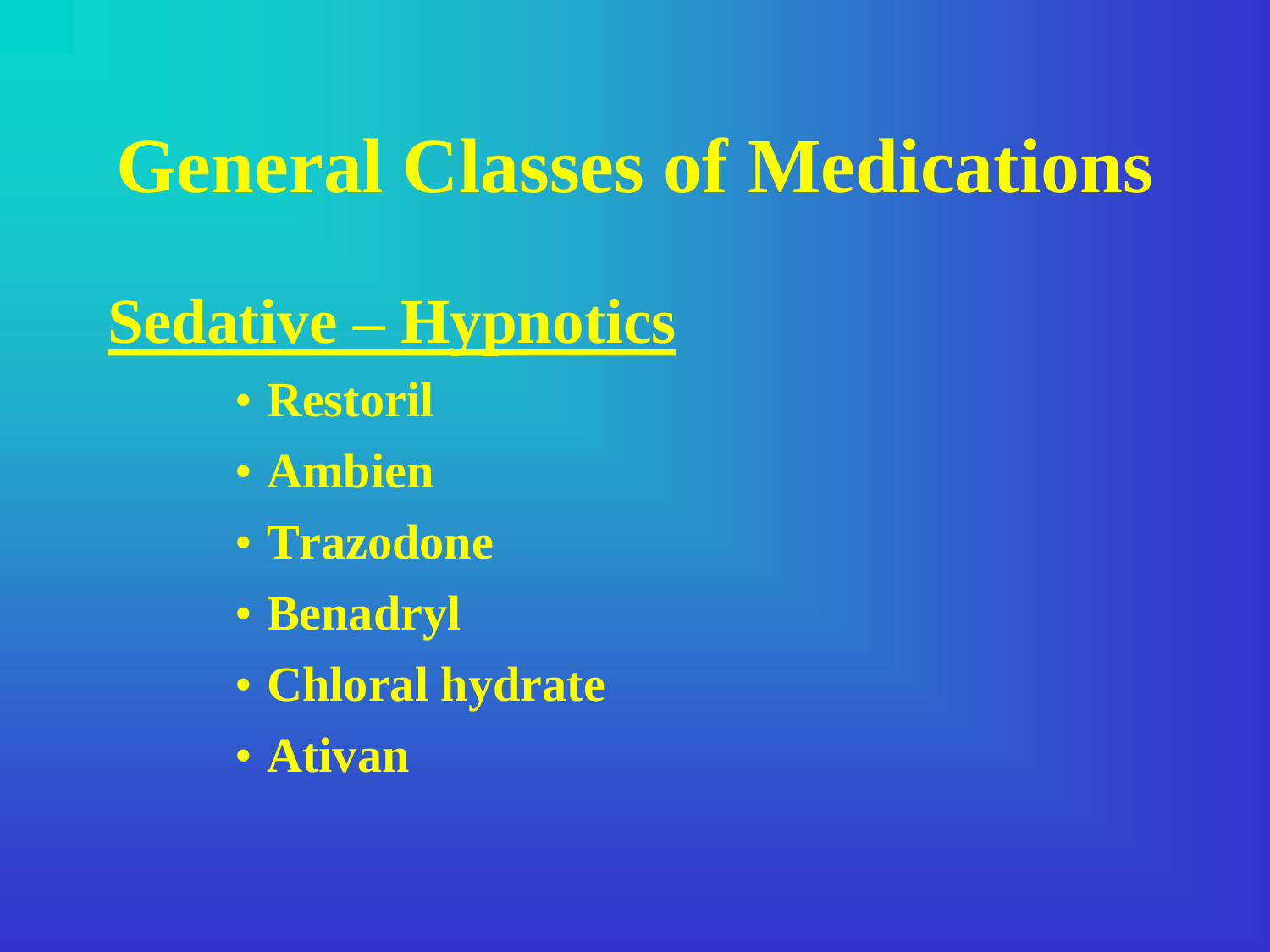# **Factors Affecting Dosage and Administration**

- **Age**
- **Medical conditions**
- **Amount of time the body takes to metabolize the drug**
- **Route**
- **Hydration**

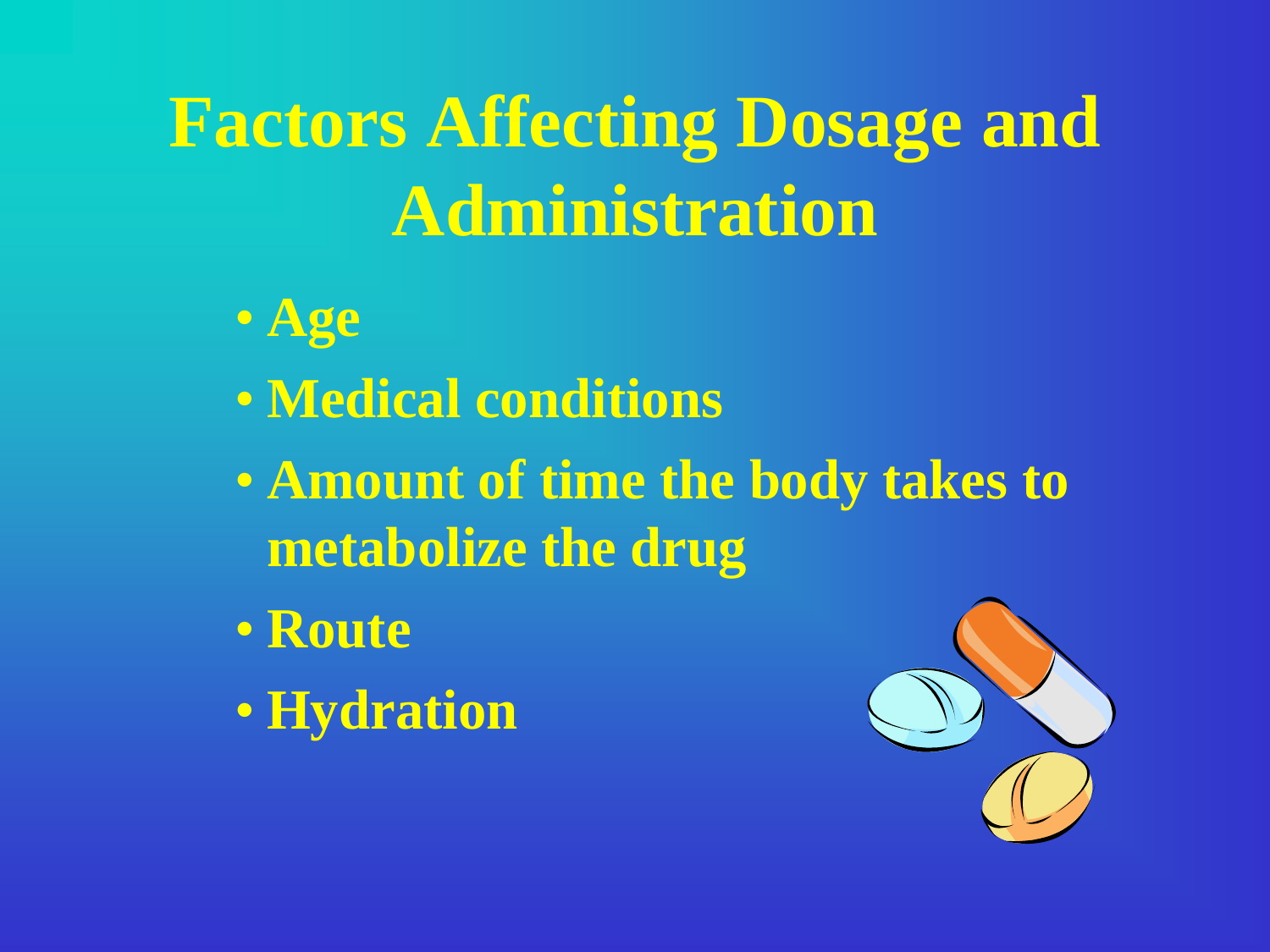- **Minimize side effects**
- **PRN medications**
- **Maintain therapeutic levels**
- **"Windows"**
- **Absorption**

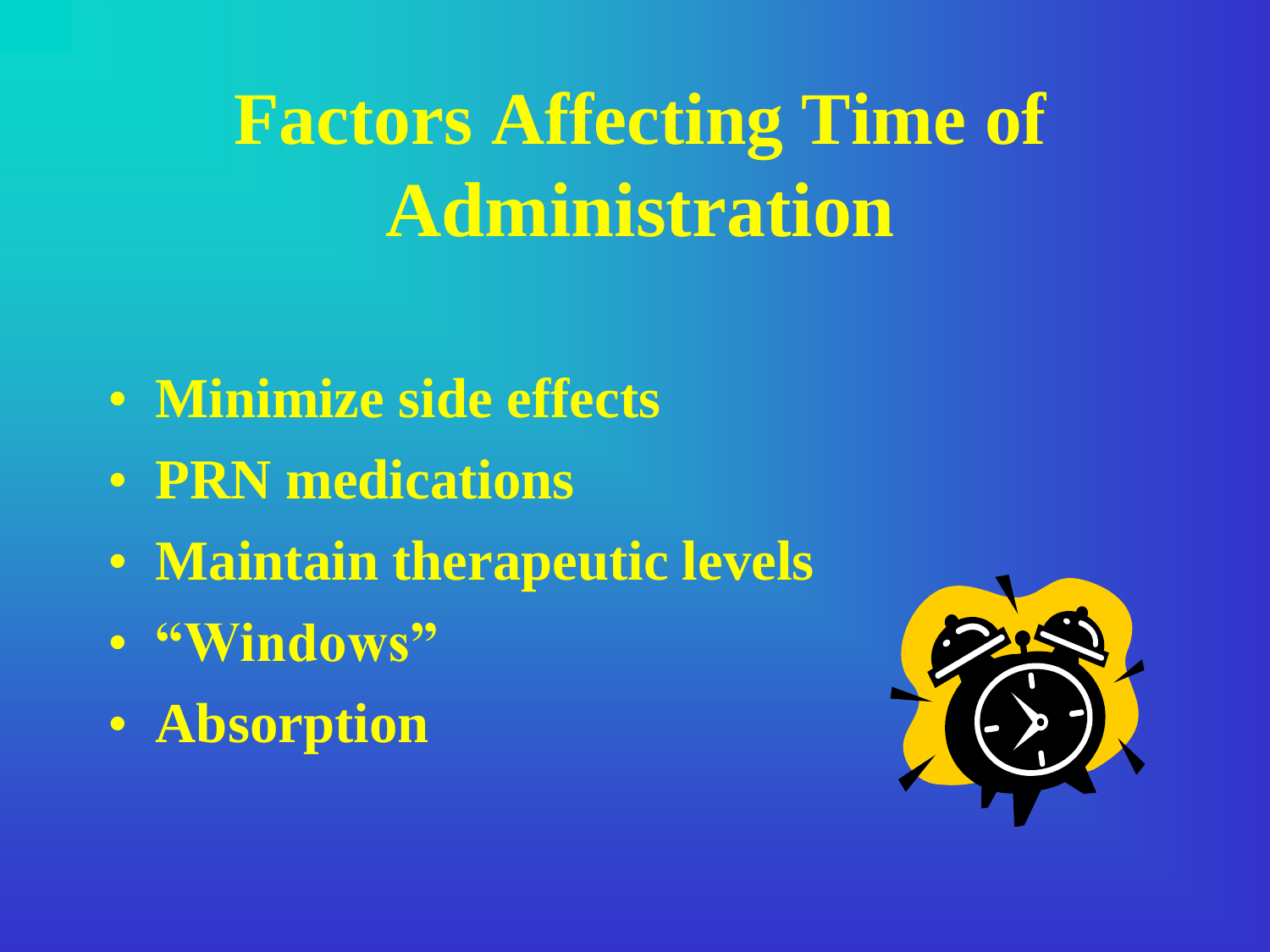#### **Minimize Side Effects**

- **Take after meals or with food to decrease stomach upset**
- **Take at night if it causes drowsiness**
- **Take in the morning is it causes inability to sleep**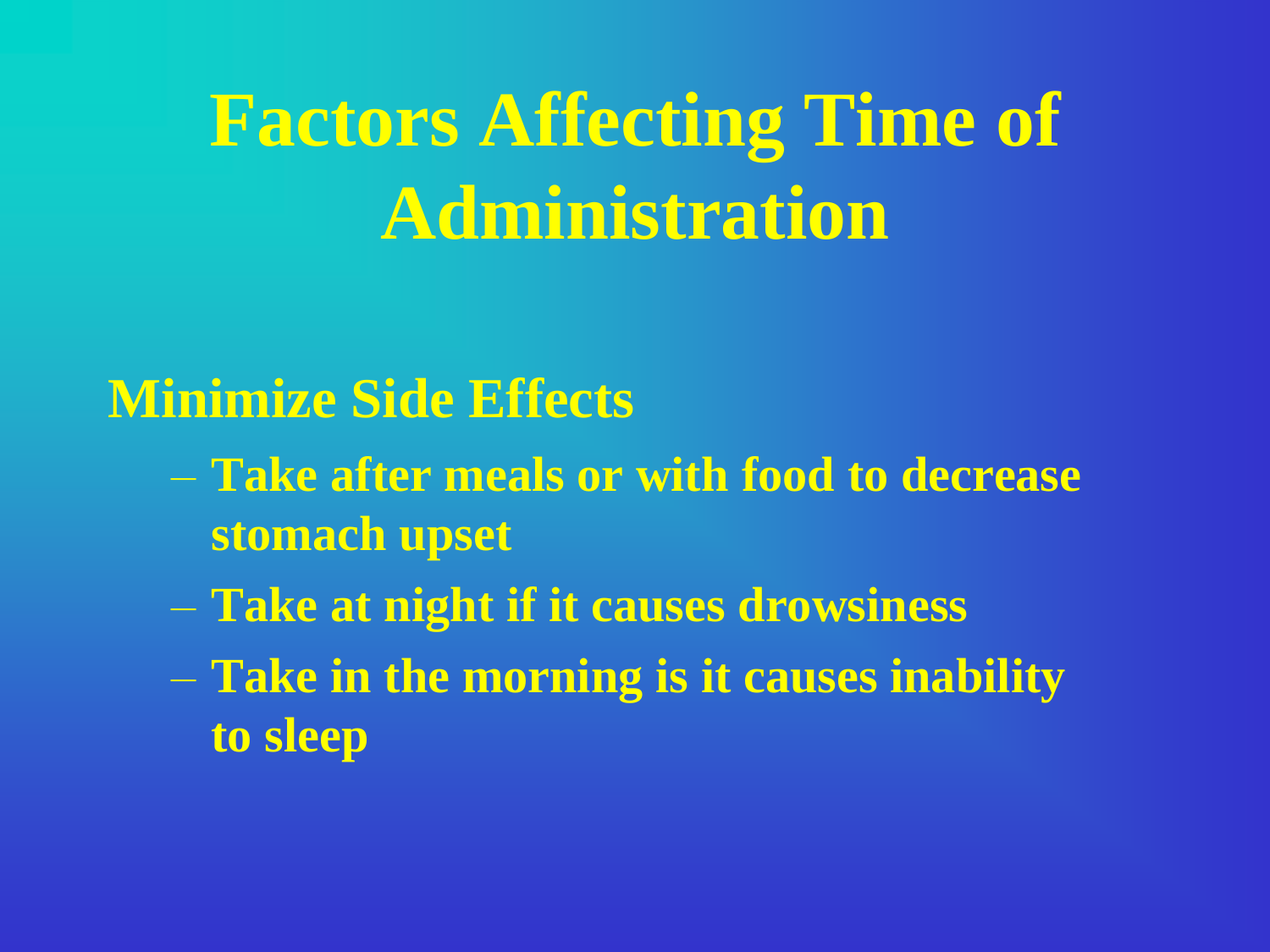### **PRN Medications**

- **Efficacy: speed of onset, duration**
- **Classes of drugs**
	- **Pain control**
	- **Constipation**
	- **Nausea/Vomiting**
	- **Allergies**
	- **Status Epilepticus**

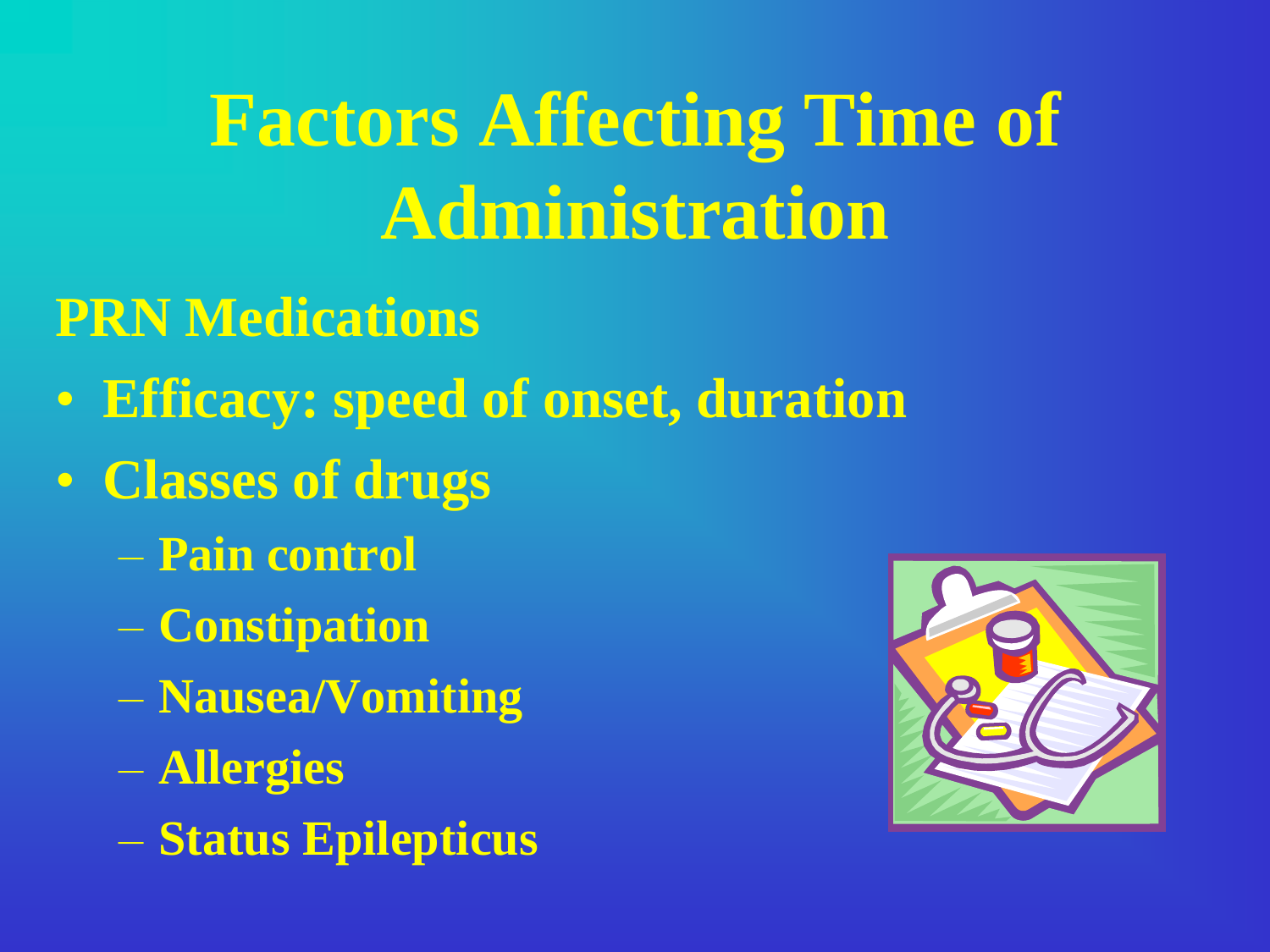**Maintain Therapeutic Levels**

- **Metabolism of the drug**
- **Antibiotics/Antifungal**
- **Multiple doses vs. once a day dosing**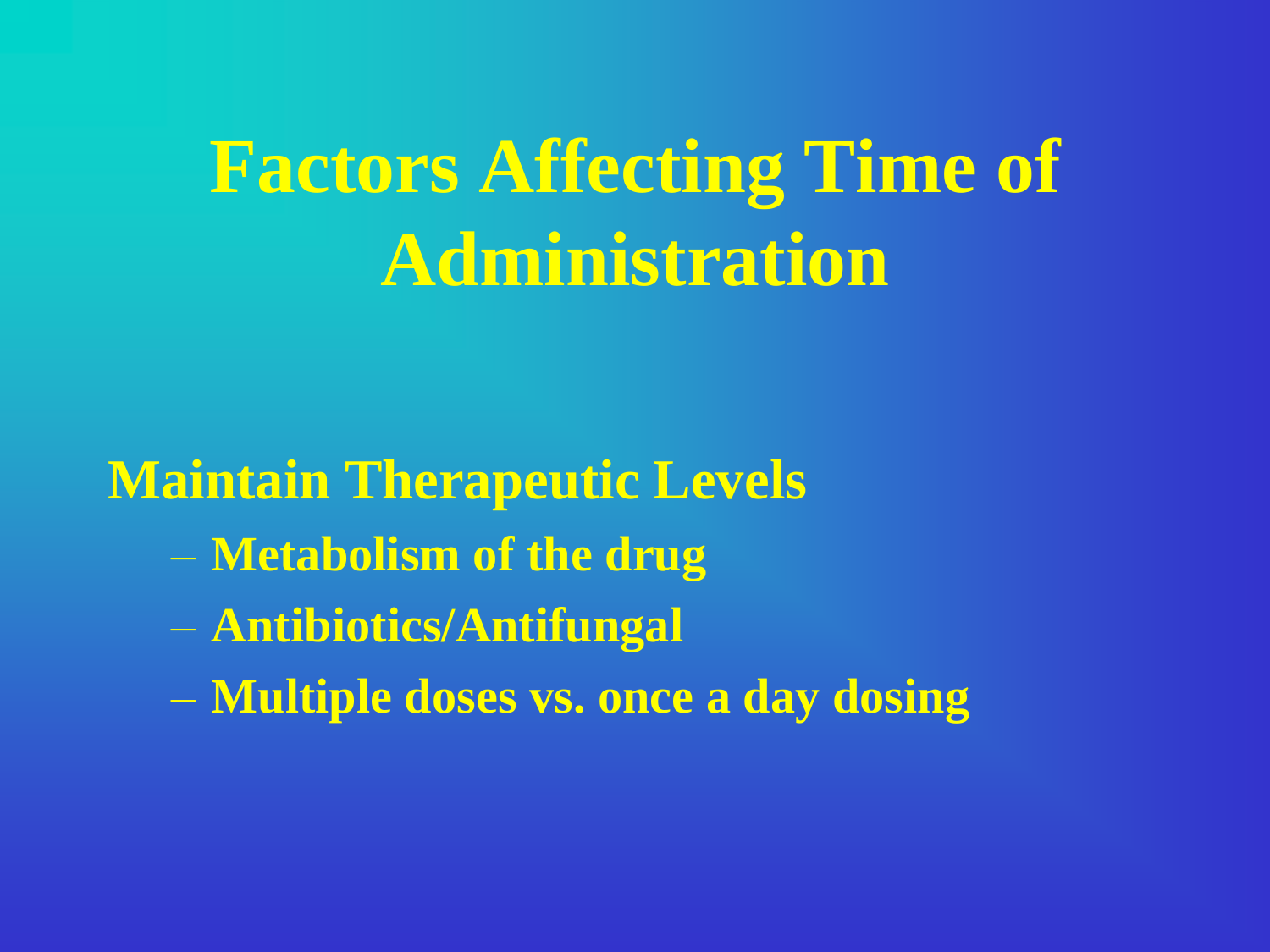#### **"Window" of time**

- **Usually one hour before, to one hour after, the medication is ordered to be given**
- **Likelihood of decrease in therapeutic levels if given outside of these times**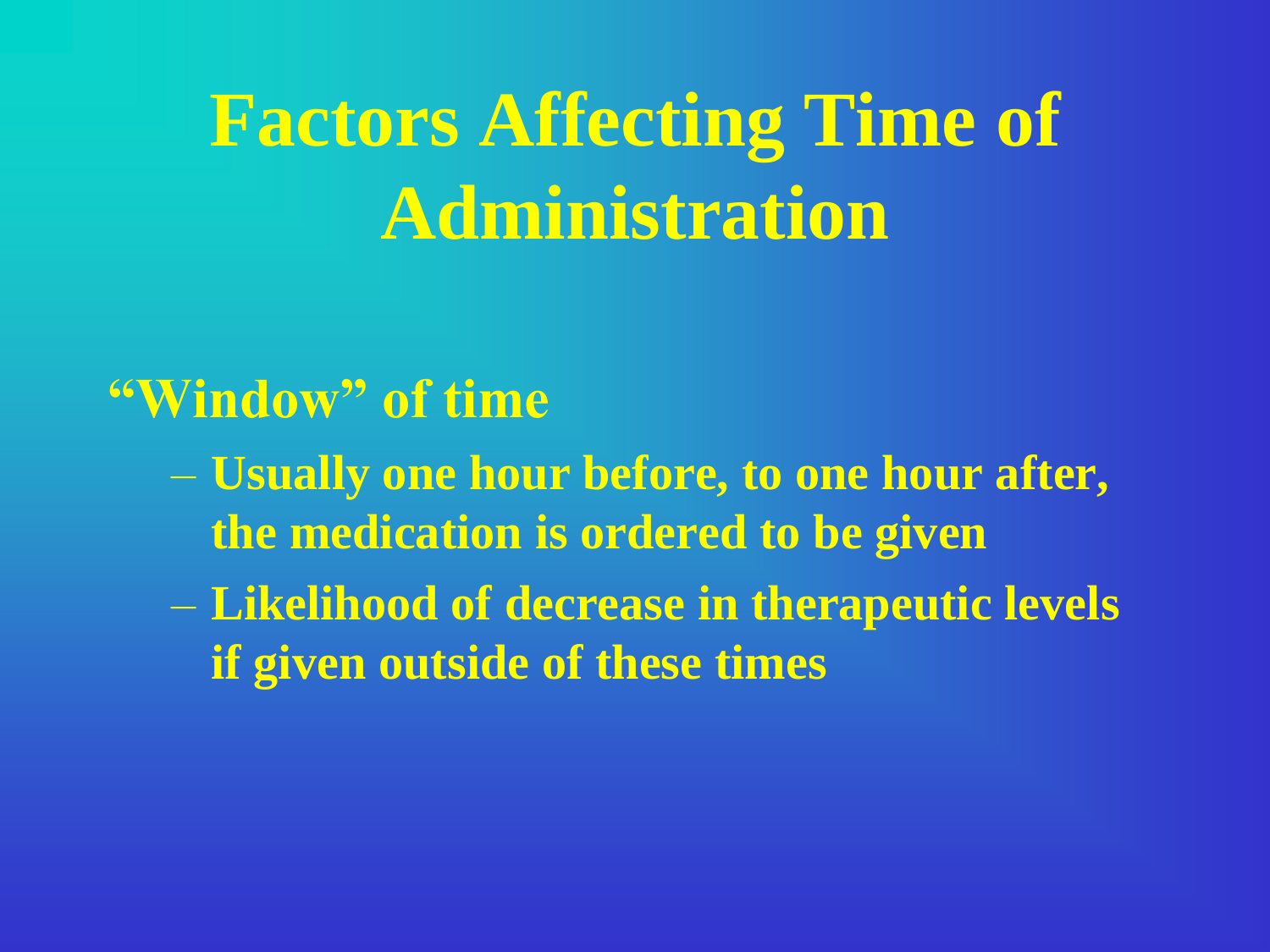### **Absorption**

- **Routes of administration are not therapeutically interchangeable (e.g. Valium is easily absorbed orally but slower and erratic when given IM)**
- **Absorption can be slower when taken with food, milk or milk products**
- **The elderly have more difficulty absorbing medications D/T a decrease in GI acid secretions and slower motility thru the GI tract**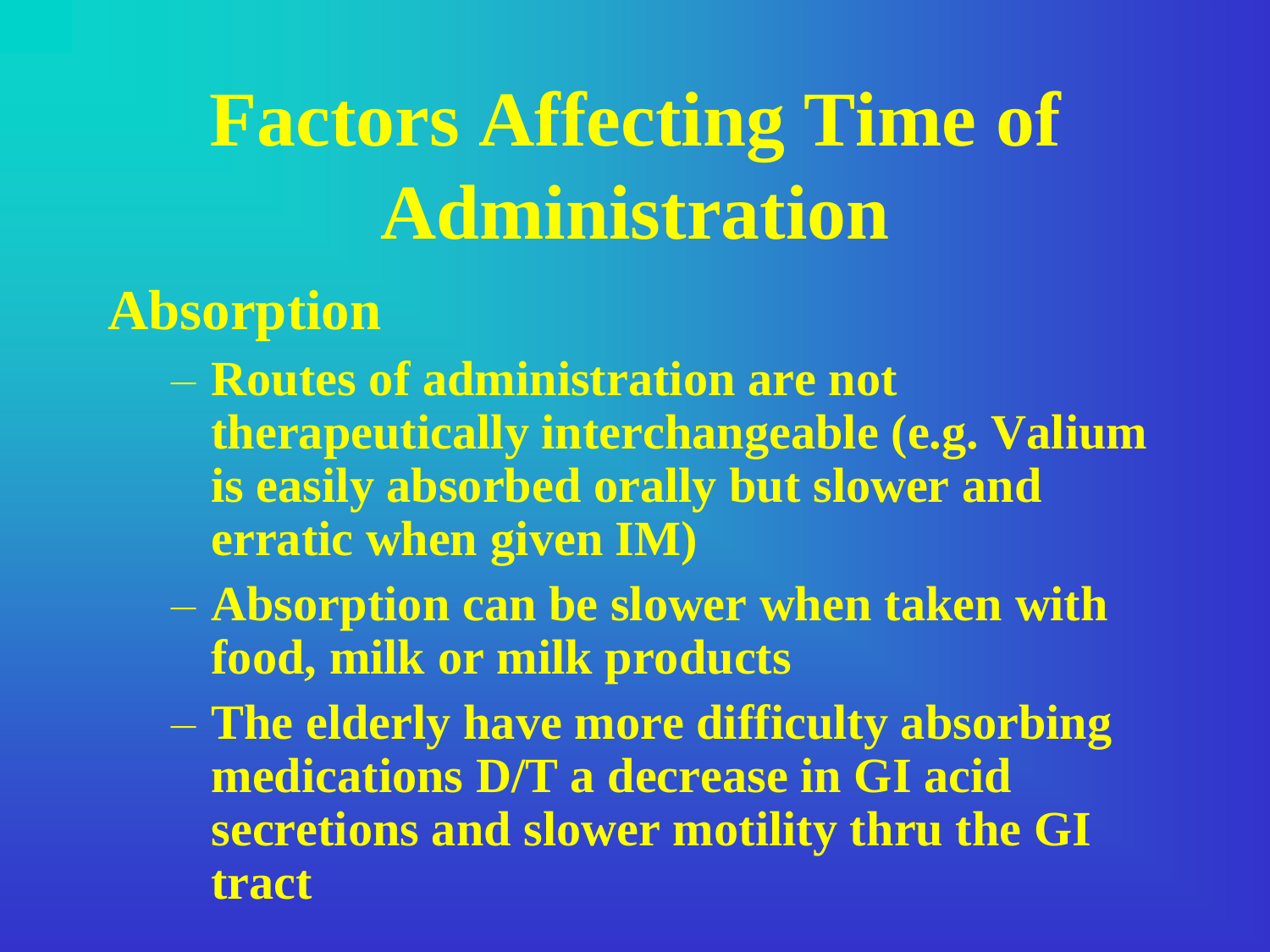# **Potential Implications of Missed Doses**

- **Compliance Issues**
- **Liability Issues**
- **Need to maintain therapeutic levels**

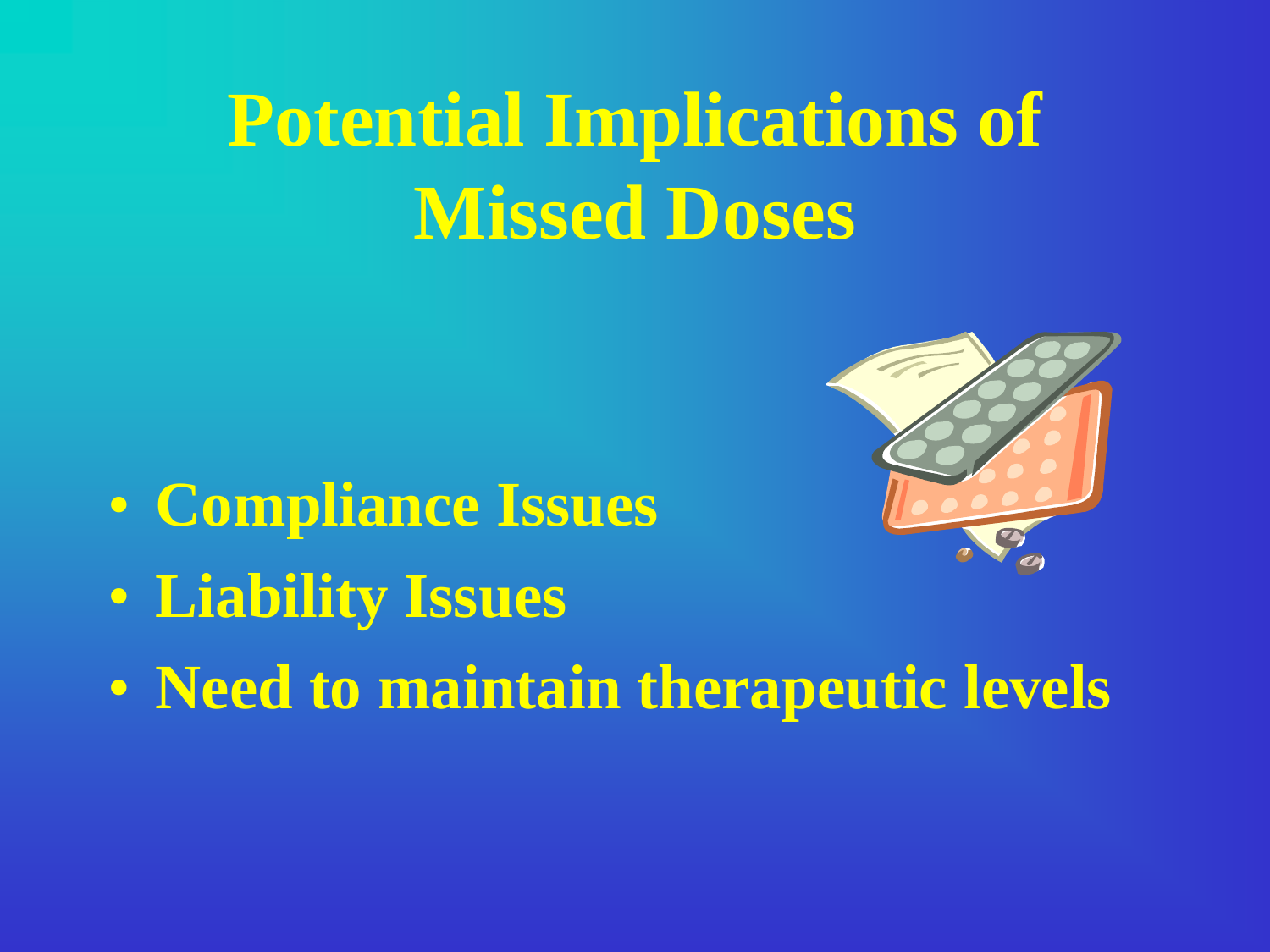## **Side Effects of Medications**

- **Dry Mouth**
- **Skin Reactions**
- **Blood Abnormalities**
- **CNS Disturbances**
- **GI Upset**
- **Difficulty Urinating**
- **Liver Involvement**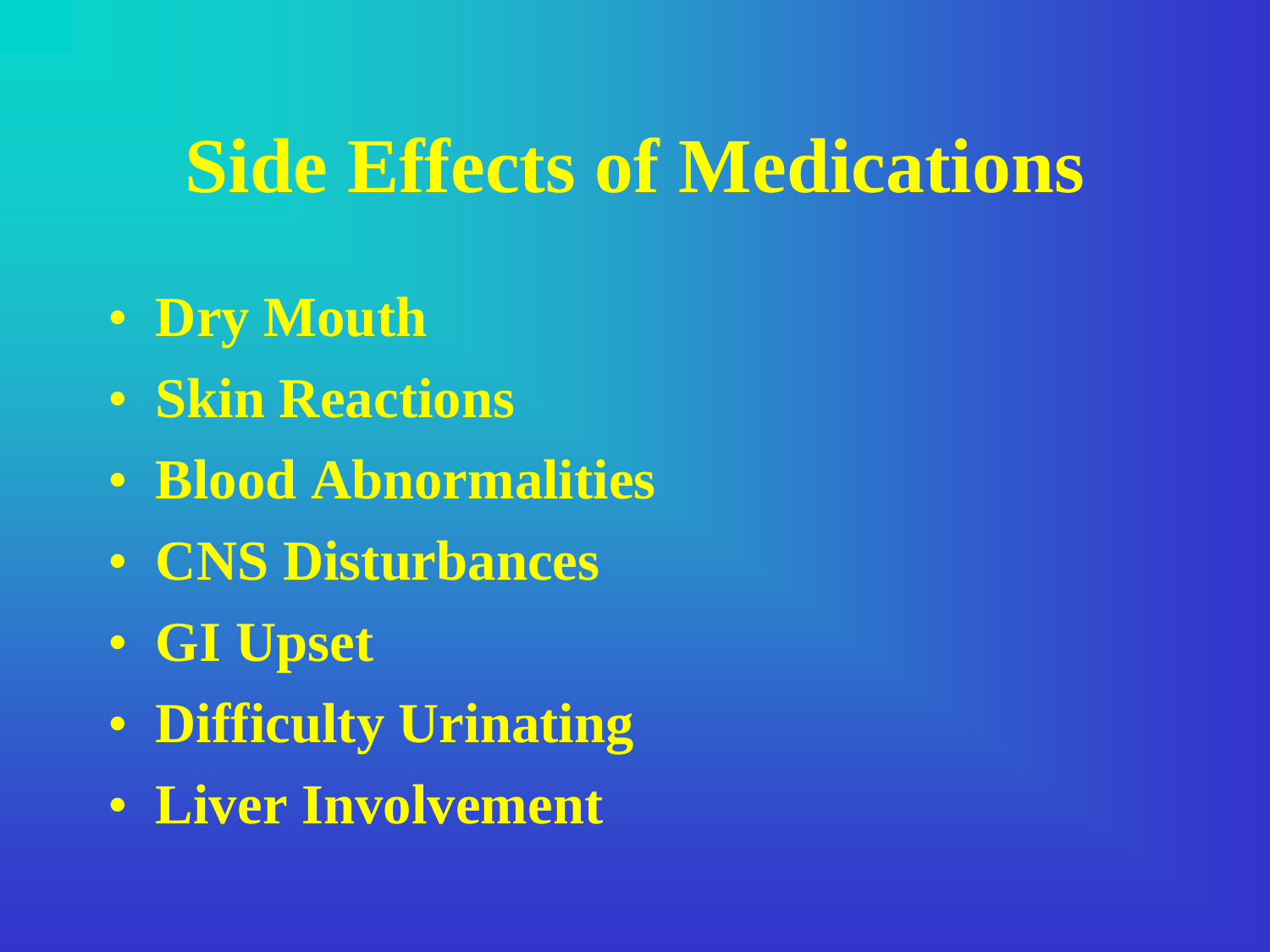## **Side Effects of Medications**

- **Changes in Blood Pressure**
- **Weight Gain or Loss**
- **Addiction**
- **Tremors**
- **Water Intoxication**
- **Prolonged Seizures**
- **Neuroleptic Malignant Syndrome**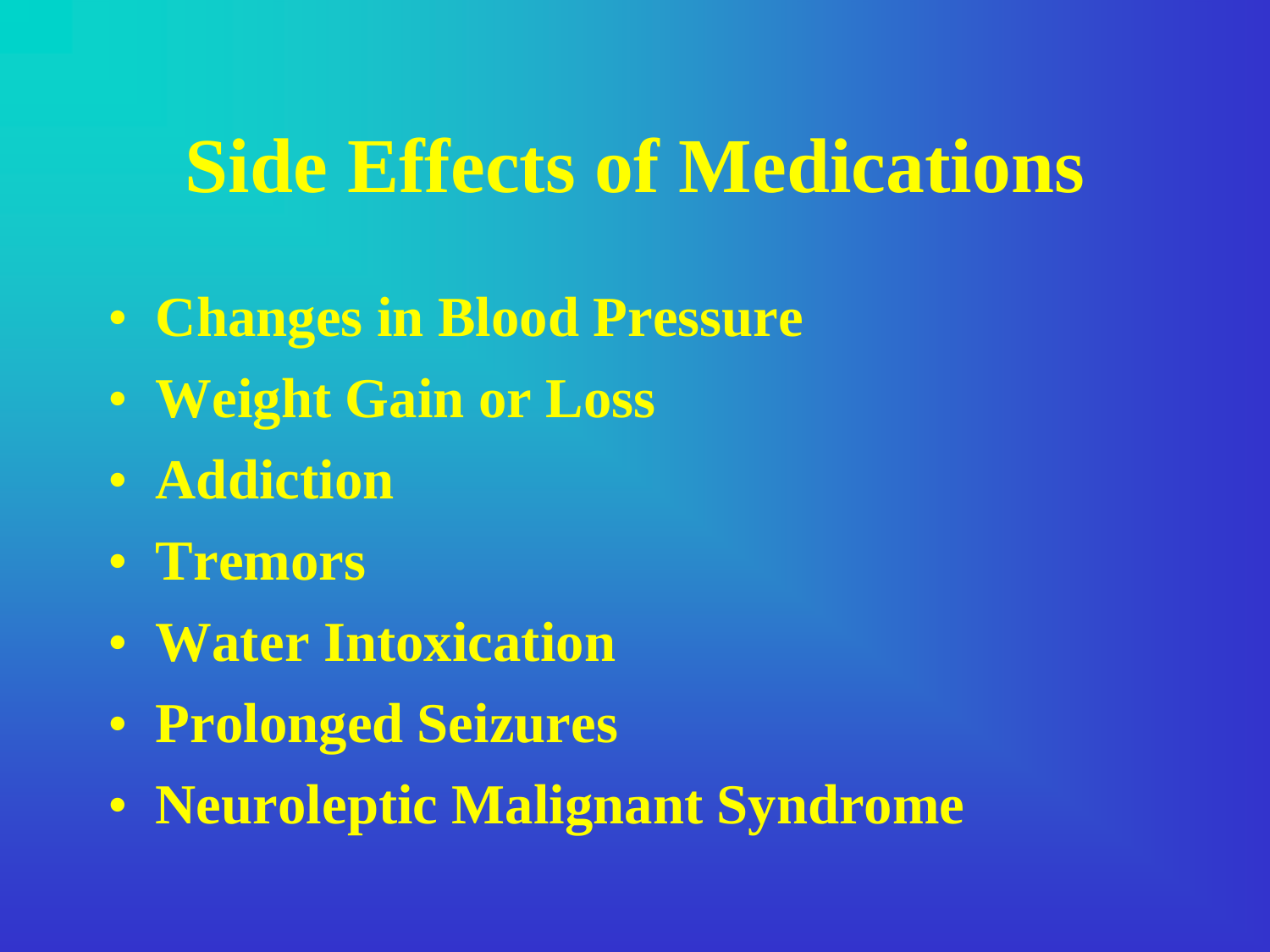## **Side Effects of Medications**

#### **Involuntary Movements**

- **Akasthisia**
- **Acute Dystonia**
- **Extrapyramidal Symptoms**
- **Tardive Dyskinesia**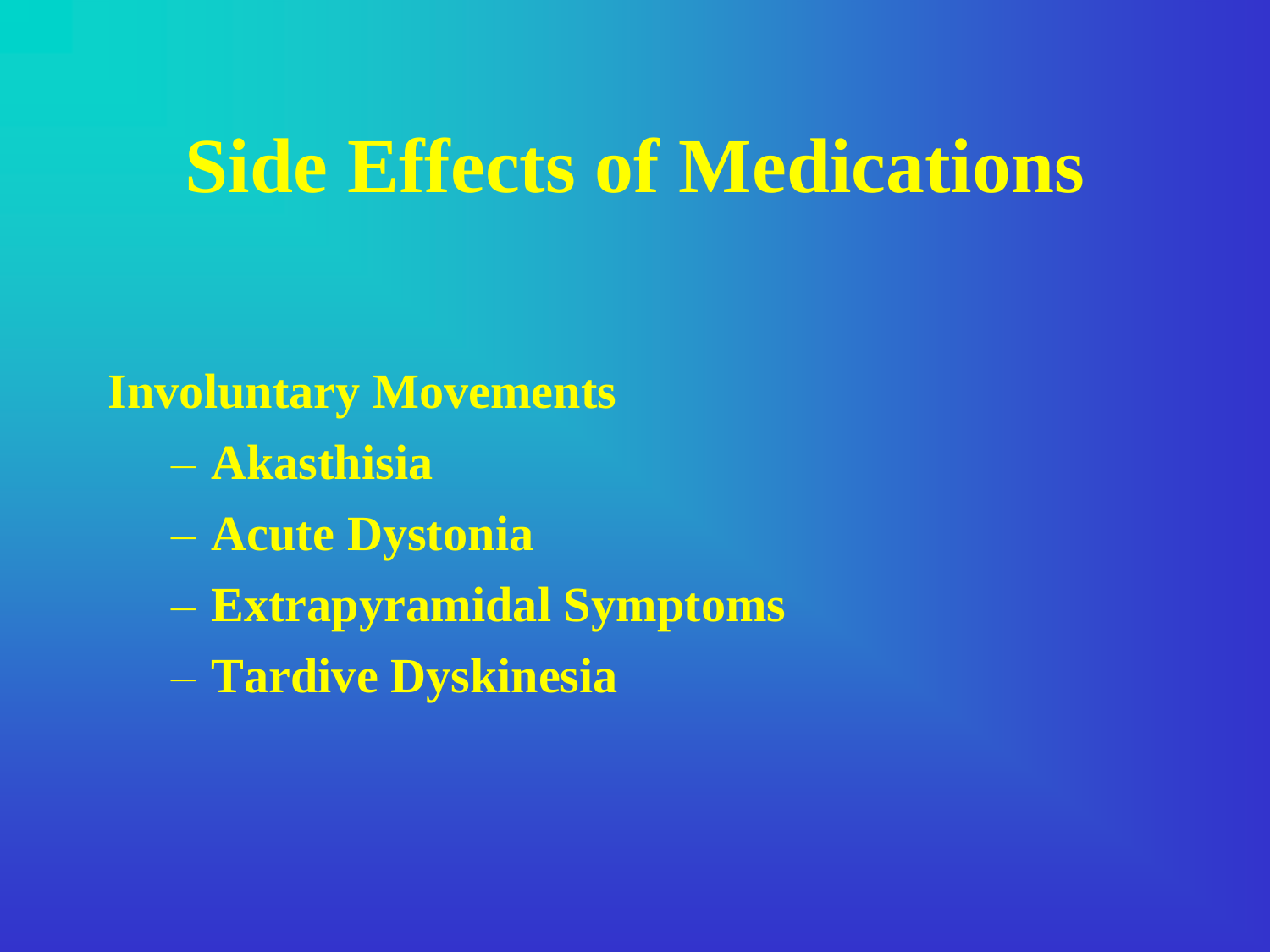## **Conclusions**

• **Psychotropic medications should be used to improve an individual's functioning and quality of life.**

• **Medications should be used in conjunction with other therapies.**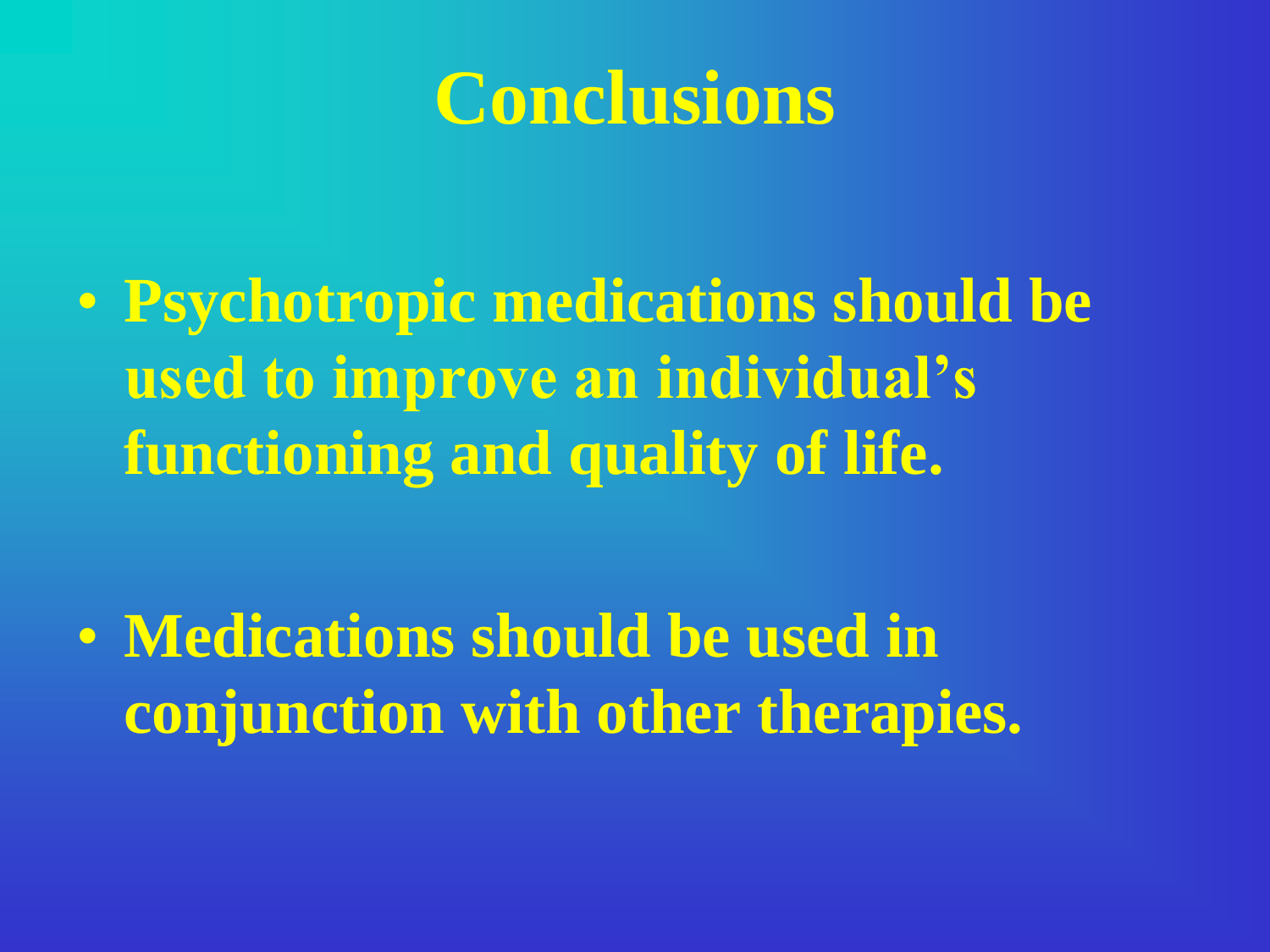## **Conclusions**

• **"Start low and go slow".**

• **Monitor regularly for side effects and need for usage.**

• **Don't continue to administer unneeded drugs ("first do no harm").**